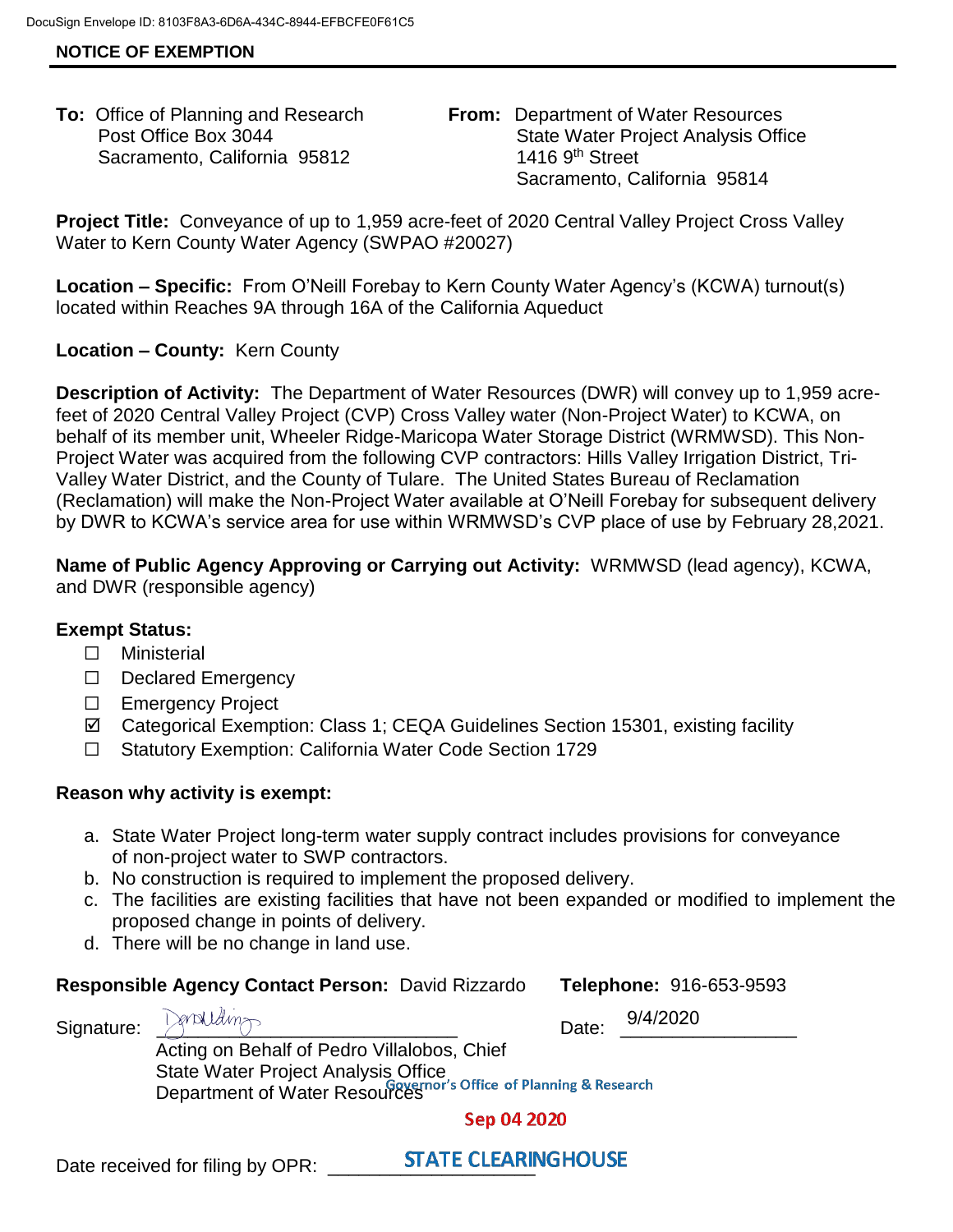

| <b>Certificate Of Completion</b>                                                                                     |                                                                     |                                                              |
|----------------------------------------------------------------------------------------------------------------------|---------------------------------------------------------------------|--------------------------------------------------------------|
| Envelope Id: 8103F8A36D6A434C8944EFBCFE0F61C5<br>Subject: Please DocuSign: 02.20027.noe.dwr.docx<br>Source Envelope: |                                                                     | <b>Status: Completed</b>                                     |
| Document Pages: 1                                                                                                    | Signatures: 1<br>Initials: 0                                        | Envelope Originator:<br><b>DWR SWPAO Executive Secretary</b> |
| Certificate Pages: 2<br>AutoNav: Enabled                                                                             |                                                                     | 1416 9th Street                                              |
| <b>EnvelopeId Stamping: Enabled</b>                                                                                  |                                                                     | Sacramento, CA 95814                                         |
| Time Zone: (UTC-08:00) Pacific Time (US & Canada)                                                                    |                                                                     | SWPAOExecSecr@water.ca.gov<br>IP Address: 136.200.53.23      |
| <b>Record Tracking</b>                                                                                               |                                                                     |                                                              |
| Status: Original<br>9/4/2020 11:32:05 AM                                                                             | Holder: DWR SWPAO Executive Secretary<br>SWPAOExecSecr@water.ca.gov | Location: DocuSign                                           |
| Security Appliance Status: Connected<br>Storage Appliance Status: Connected                                          | Pool: StateLocal<br>Pool: Department of Water Resources             | Location: DocuSign                                           |
| <b>Signer Events</b>                                                                                                 | <b>Signature</b>                                                    | Timestamp                                                    |
| James Edwards                                                                                                        | <b>Completed</b>                                                    | Sent: 9/4/2020 11:41:23 AM                                   |
| James.Edwards@water.ca.gov                                                                                           |                                                                     | Viewed: 9/4/2020 11:41:53 AM                                 |
| Department of Water Resources                                                                                        | Using IP Address: 136.200.53.16                                     | Signed: 9/4/2020 11:41:59 AM                                 |
| Security Level: Email, Account Authentication<br>(None)<br><b>Electronic Record and Signature Disclosure:</b>        |                                                                     |                                                              |
| Not Offered via DocuSign                                                                                             |                                                                     |                                                              |
| Dena Uding                                                                                                           |                                                                     | Sent: 9/4/2020 11:42:01 AM                                   |
| dena.uding@water.ca.gov                                                                                              | Sonarguella                                                         | Viewed: 9/4/2020 11:46:12 AM                                 |
| Principal Engineer, Water Resources                                                                                  |                                                                     | Signed: 9/4/2020 11:46:40 AM                                 |
| Department of Water Resources<br>Security Level: Email, Account Authentication                                       | Signature Adoption: Uploaded Signature Image                        |                                                              |
| (None)                                                                                                               | Using IP Address: 71.130.164.58                                     |                                                              |
| <b>Electronic Record and Signature Disclosure:</b><br>Not Offered via DocuSign                                       |                                                                     |                                                              |
| In Person Signer Events                                                                                              | <b>Signature</b>                                                    | Timestamp                                                    |
| <b>Editor Delivery Events</b>                                                                                        | <b>Status</b>                                                       | Timestamp                                                    |
| <b>Agent Delivery Events</b>                                                                                         | <b>Status</b>                                                       | Timestamp                                                    |
| <b>Intermediary Delivery Events</b>                                                                                  | <b>Status</b>                                                       | Timestamp                                                    |
| <b>Certified Delivery Events</b>                                                                                     | <b>Status</b>                                                       | Timestamp                                                    |
| <b>Carbon Copy Events</b>                                                                                            | <b>Status</b>                                                       | Timestamp                                                    |
| <b>DWR SWPAO Executive Secretary</b>                                                                                 |                                                                     | Sent: 9/4/2020 11:46:42 AM                                   |
| swpaoexecsecr@water.ca.gov                                                                                           | <b>COPIED</b>                                                       |                                                              |
| Department of Water Resources                                                                                        |                                                                     |                                                              |
| Security Level: Email, Account Authentication                                                                        |                                                                     |                                                              |
| (None)<br><b>Electronic Pecerd and Signature Disclosure:</b>                                                         |                                                                     |                                                              |

**Electronic Record and Signature Disclosure:**  Not Offered via DocuSign

**Witness Events Signature Signature Timestamp**